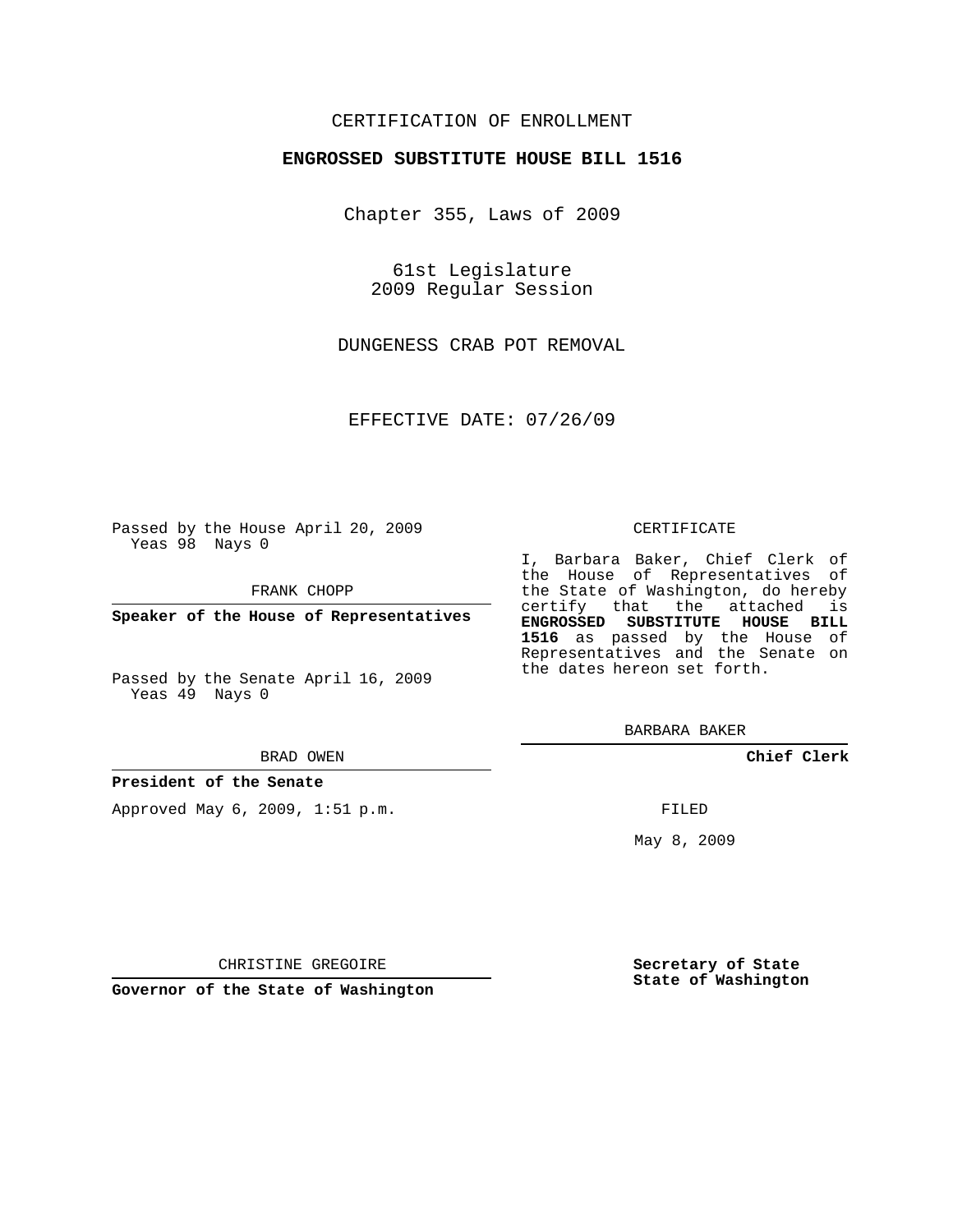## **ENGROSSED SUBSTITUTE HOUSE BILL 1516** \_\_\_\_\_\_\_\_\_\_\_\_\_\_\_\_\_\_\_\_\_\_\_\_\_\_\_\_\_\_\_\_\_\_\_\_\_\_\_\_\_\_\_\_\_

\_\_\_\_\_\_\_\_\_\_\_\_\_\_\_\_\_\_\_\_\_\_\_\_\_\_\_\_\_\_\_\_\_\_\_\_\_\_\_\_\_\_\_\_\_

AS AMENDED BY THE SENATE

Passed Legislature - 2009 Regular Session

# **State of Washington 61st Legislature 2009 Regular Session**

**By** House Agriculture & Natural Resources (originally sponsored by Representatives Blake and Kretz)

READ FIRST TIME 02/20/09.

 AN ACT Relating to recovering gear used in the coastal Dungeness crab fisheries; amending RCW 63.21.080; adding a new section to chapter 77.70 RCW; and prescribing penalties.

BE IT ENACTED BY THE LEGISLATURE OF THE STATE OF WASHINGTON:

 NEW SECTION. **Sec. 1.** A new section is added to chapter 77.70 RCW to read as follows:

 (1)(a) As part of a coastal commercial Dungeness crab pot removal program, the department shall issue a crab pot removal permit that allows the participants in the Dungeness crab-coastal fishery created in RCW 77.70.280 to remove crab pots belonging to state commercial licensed crab fisheries from coastal marine waters after the close of the primary commercial Dungeness crab-coastal harvest season, regardless of whether the crab pot was originally set by the participant or not.

 (b) Beginning fifteen days after the close of the primary commercial Dungeness crab-coastal harvest season, any individual with a current commercial Dungeness crab-coastal license and a valid crab pot removal permit issued by the department may remove a crab pot or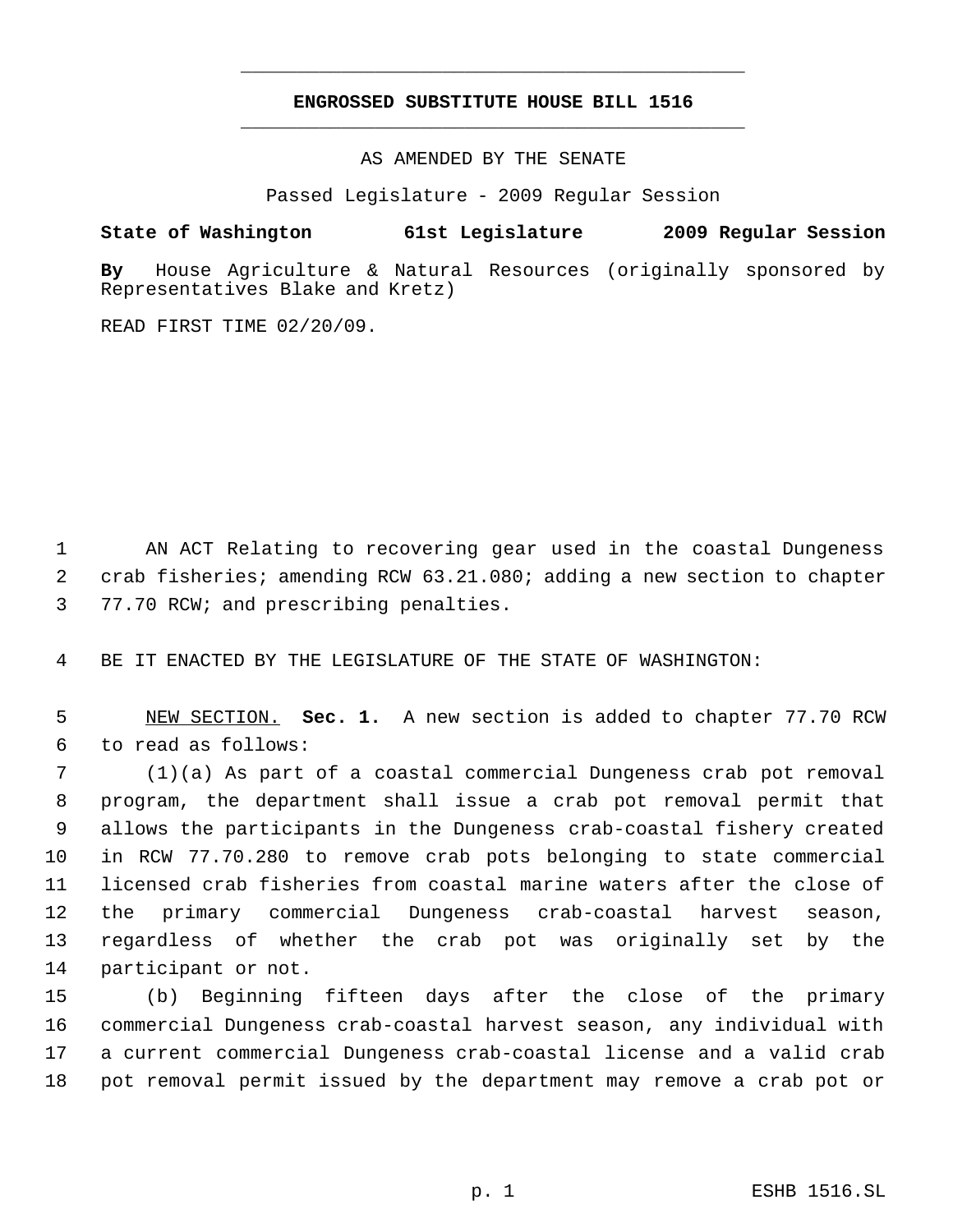crab pots used to harvest Dungeness crabs remaining in coastal marine waters after the close of the primary commercial Dungeness crab-coastal harvest season.

 (c) In cooperation with individuals with a current commercial Dungeness crab-coastal license, the department may expand the coastal commercial Dungeness crab pot removal program to those areas closed to commercial Dungeness crab harvest prior to the end of the primary season.

 (d) Nothing in this section prohibits the department from exempting certain crab pots from the coastal commercial Dungeness crab pot removal program or from restricting crab pot removal activities to specific geographic areas.

 (e) The department may adopt rules to implement this subsection (1).

 (2) An individual participating in permitted crab pot removal activities in coastal marine waters who has a valid crab pot removal permit, and who adheres to the provisions of the permit as they relate to crab pot removal, is exempt from complying with the lost and found property provisions in chapter 63.21 RCW. The individual who removes the crab pot under a valid crab pot removal permit takes the property free and clear of all claims of the owner or previous holder and free and clear of all individuals claiming ownership under the previous owner.

 (3)(a) A person is guilty of unlawful use of a crab pot removal permit if the person:

 (i) Violates any terms or conditions of the permit issued under this section; or

 (ii) Violates any rule of the department applicable to the requirement for, issuance of, or use of the permit.

(b) Unlawful use of a crab pot removal permit is a misdemeanor.

 **Sec. 2.** RCW 63.21.080 and 1994 c 51 s 6 are each amended to read as follows:

This chapter shall not apply to:

(1) Motor vehicles under chapter 46.52 RCW;

 (2) Unclaimed property in the hands of a bailee under chapter 63.24 RCW;